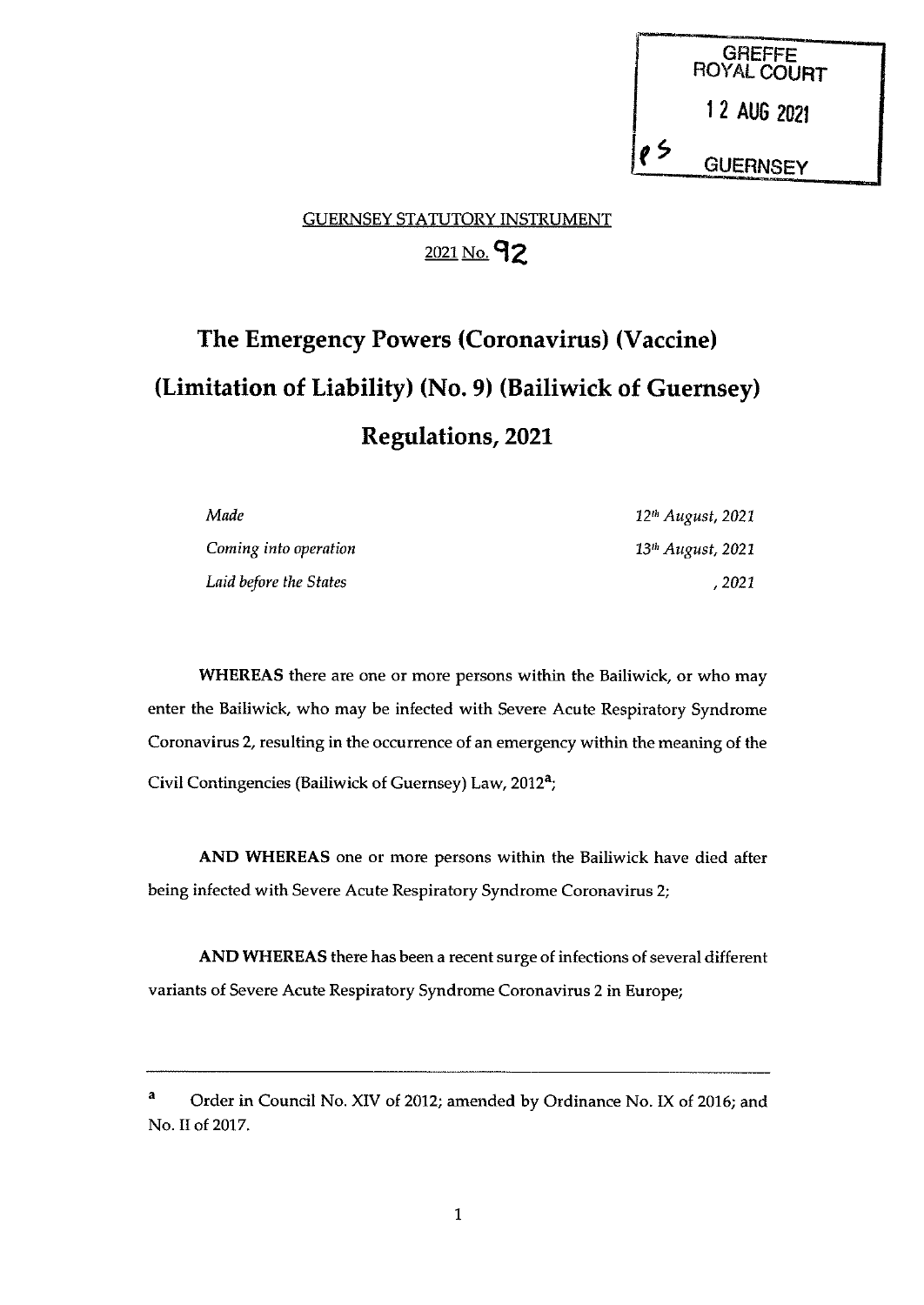$\mathcal{K}^{\bullet}_{\mathcal{S}}\subset\mathcal{S}$ 

AND WHEREAS the States of Guernsey Committee for Health & Social Care considers that, for the purposes of  $\ddot{\hat{c}}$  constrainting or mitigating the emergency referred to above, it is appropriate and proportionate to carry out a voluntary mass vaccination programme throughout the Bailiwick, using vaccines that have been temporarily authorised by the licensing authority in the United Kingdom,

AND WHEREAS the Civil Contingencies Authority ("the Authority") (having consulted the Medical Officer of Health in respect of the risk to public health created thereby and by the spread of Severe Acute Respiratory Syndrome Coronavirus 2, the virus causing the disease COVID-19, and in respect of the measures necessary to prevent or slow the spread of infection) is satisfied that the conditions set out in section 13 of the Law are satisfied, and that the following regulations contain only provisions which are appropriate for and proportionate to the purpose of preventing, controlling or mitigating the emergency referred to above;

AND WHEREAS the Authority is satisfied that the effect of the following regulations is in due proportion to that emergency, and that they are compatible with the Convention rights within the meaning of section <sup>1</sup> of the Human Rights (Bailiwick of Guernsey) Law, 2000<sup>b</sup>;

NOW THEREFORE THE AUTHORITY, in exercise of the powers conferred upon it by sections 12(1), 14 and 19 of the Law, and of all other powers enabling it in that behalf, hereby makes the following regulations: —

<sup>b</sup> Order in Council No. XIV of 2000; amended by No. <sup>I</sup> of 2005; Ordinance No. XXXVII of 2001; No. XXXIII of 2003; No. XX of 2015; No. IX of 2016; No. XXVI of 2018; and G.S.I. No. 27 of 2006.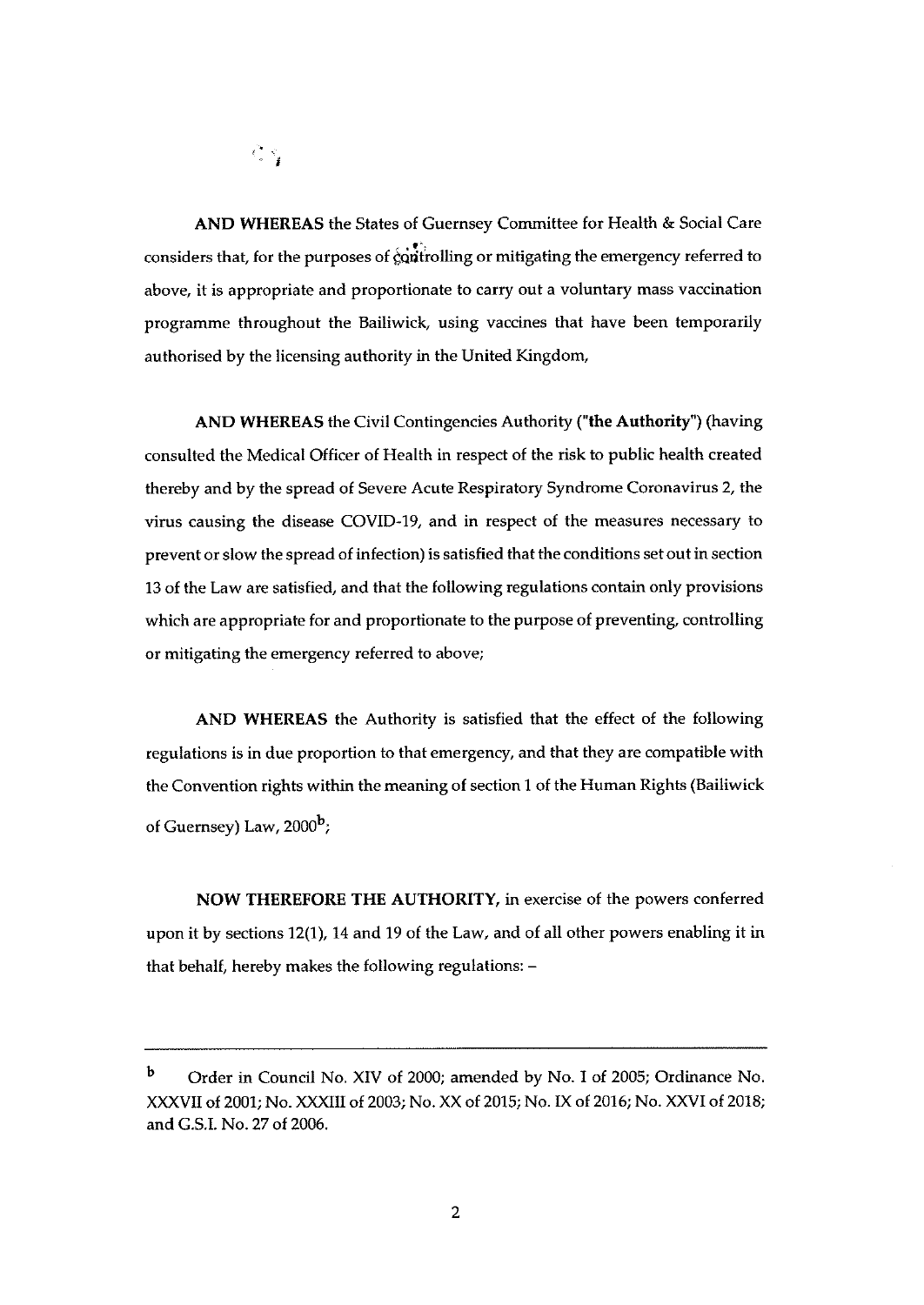#### Application of these Regulations.

1. (1) These Regulations apply where, at any time before or after these Regulations come into force —

- (a) the UK licensing authority has authorised a medicinal product on a temporary basis (whether with or without conditions) under regulation 174 of the Human Medicines Regulations 2012<sup>c</sup>,
- (b) the Committee has designated the medicinal product to be used for vaccination or immunisation against the coronavirus under regulations made under section 15(2) and (3) of the Prescription Only Medicines (Human) (Bailiwick of Guernsey) Ordinance, 2009<sup>d</sup>,
- (c) a medicinal product falling within the description or class of the designated vaccine has been sold, supplied or administered by or on behalf of, or under arrangements made by, any person in accordance with—
	- (i) a Patient Group Direction approved or consented to by the Committee, or
	- (ii) a protocol,

<sup>C</sup> UK S.I. 2012 No. 1916.

<sup>d</sup> Ordinance No. XXV of 2009; as amended by No. XXV of 2010; No. IX of 2016; No. XXXIV of 2020.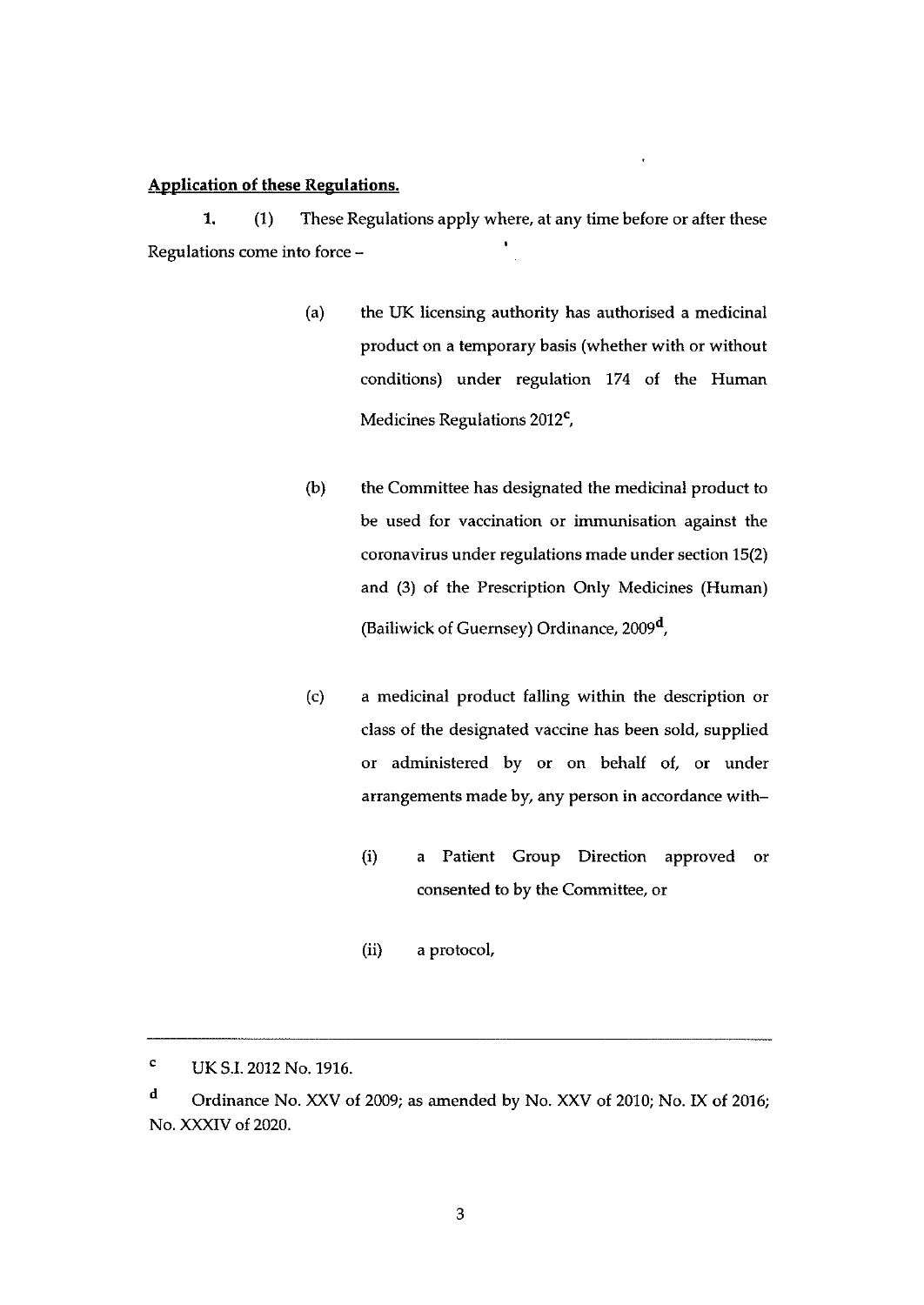- (d) any person dies or suffers any personal injury as a result of the person receiving the relevant medicinal product administered under the Patient Group Direction or (as the case may be) protocol,
- (e) any person (whether the person referred to in subparagraph (d) or any other person) suffers or incurs any loss or damage arising out of or in connection with the death or personal injury, and
- (f) any person brings civil proceedings against any other person in respect of the loss or damage.

(2) In paragraph (1)(a), "UK licensing authority" means the licensing authority within the meaning given by regulation 6(2) of the Human Medicines Regulations 2012.

## Limitation of liability.

2. (1) Where these Regulations apply and, after these Regulations come into force, a court determines in any civil proceedings that a responsible person is liable to any other person in respect of any loss or damage falling within regulation 1(1)(e), the maximum aggregate amount of damages and costs that may be awarded against the responsible person in respect of all such losses and damages is £120,000.00 in respect of any one person who died or suffered personal injury.

- (2) Paragraph  $(1)$ 
	- (a) is subject to regulation 3, and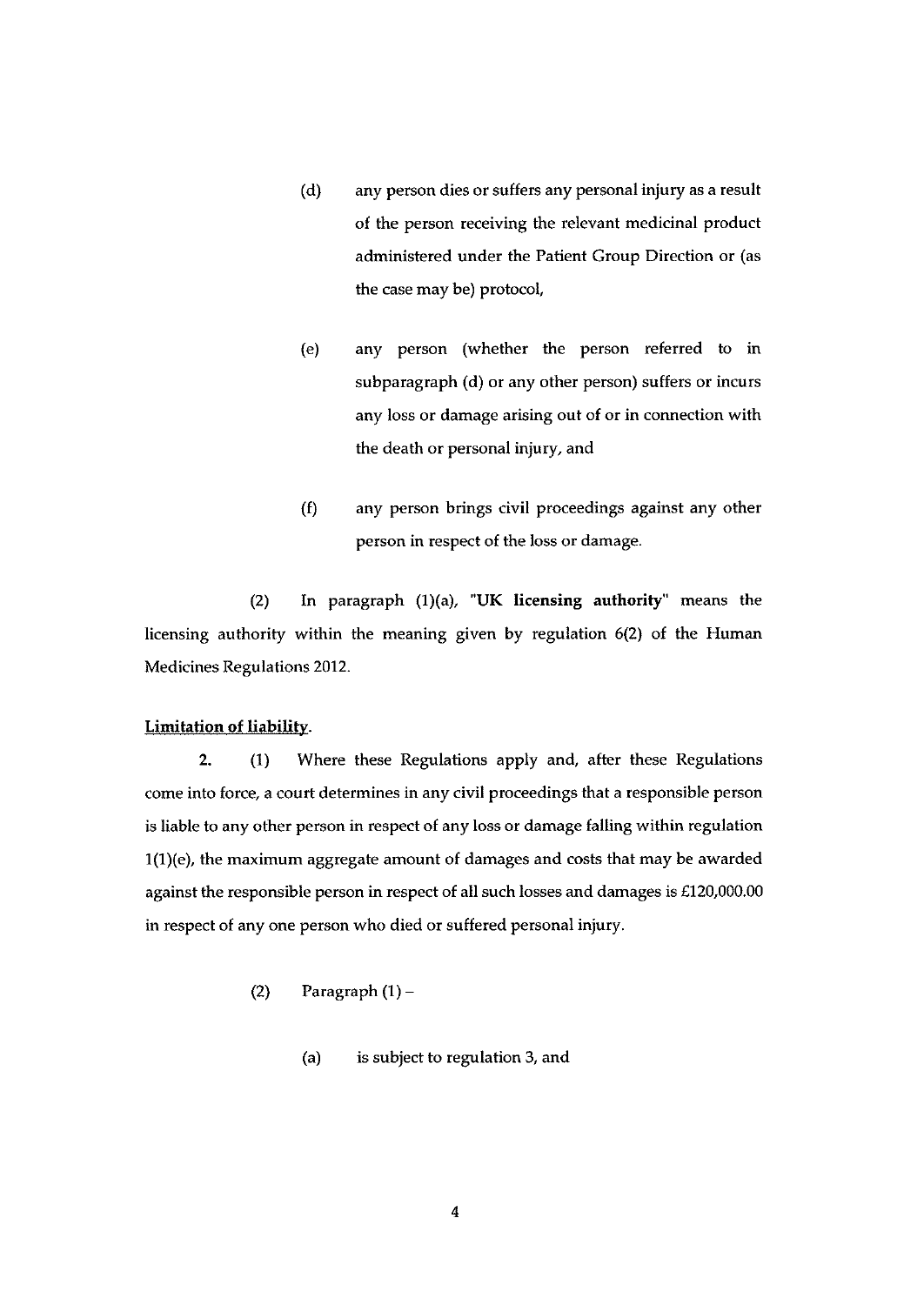(b) does not apply so as to limit an award of damages on the ground that any action or omission of the responsible person was unlawful as a result of section 6(1) of the Human Rights (Bailiwick of Guernsey) Law, 2000.

(3) In paragraph (1), "damages and costs" includes all liabilities, costs, expenses, damages and losses, including but not limited to any direct indirect or consequential losses, loss of profit, loss of reputation and all interest, penalties and legal costs and all other professional costs and expenses.

#### Time of sale, supply or administration.

3. Regulation 2(1) applies only in respect of a relevant medicinal product sold, supplied or (as the case may be) administered in any particular circumstances (including to any age group) —

- (a) at any time on or after the 15<sup>th</sup> December, 2020, and
- (b) if the designated vaccine is given a United Kingdom marketing authorisation or a European Union marketing authorisation within the meaning given by regulations 12 and 13(1), respectively, of the Medicines (Human) (Exemptions and Recognition of Marketing Authorisations) (Bailiwick of Guernsey) (Bailiwick of Guernsey) Regulations,  $2009^e$ , for administration in those circumstances, before it is given the marketing authorisation concerned.

<sup>e</sup> G.S.I. No. 63 of 2009.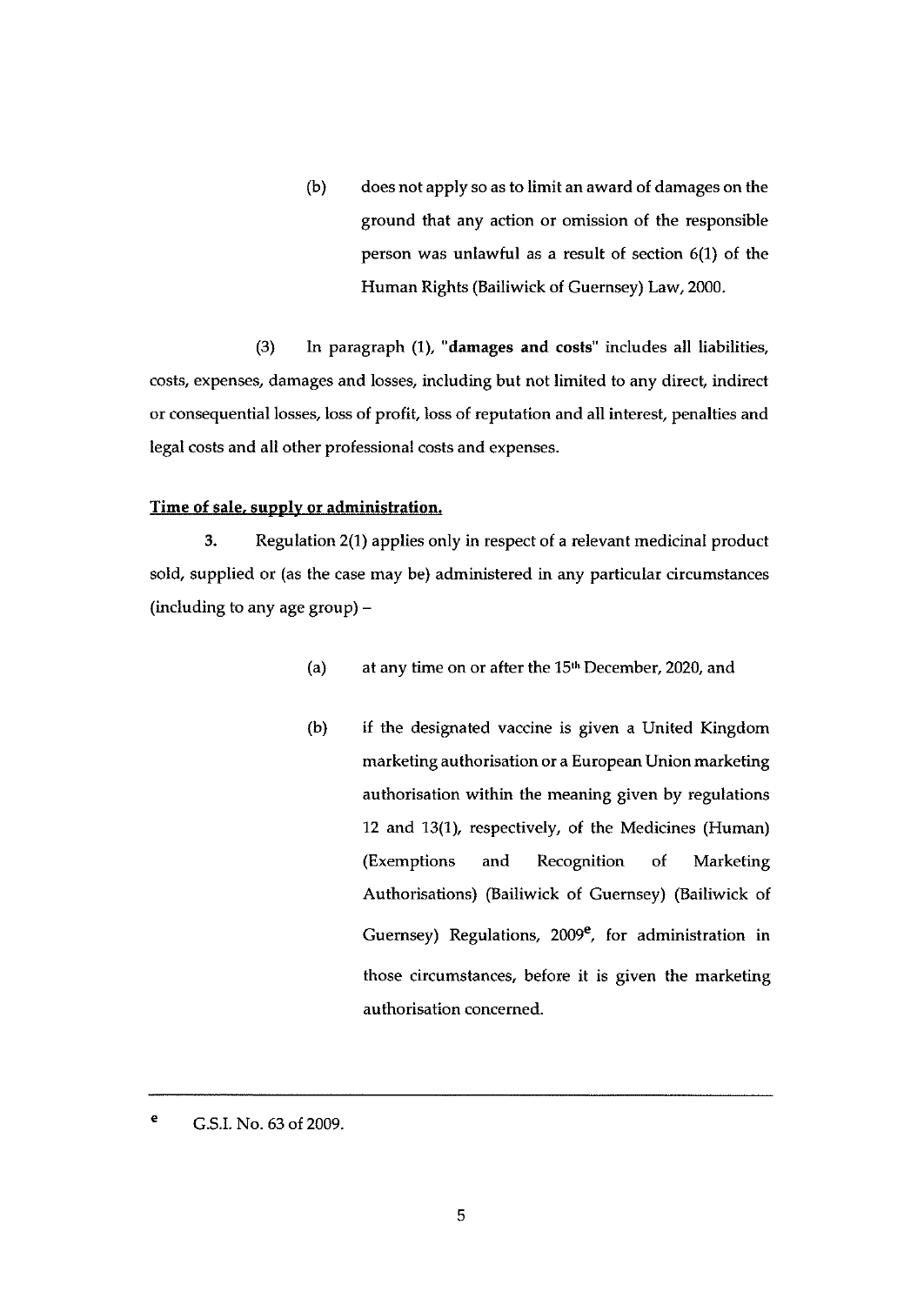# Relationship with the European Communities (Coronavirus Vaccine) (Immunity from Civil Liability) (Guernsey) Ordinance. 2020 and equivalent enactments.

4. Nothing in these Regulations limits the effect of the European Communities (Coronavirus Vaccine) (Immunity from Civil Liability) (Guernsey) Ordinance, 2020 or any equivalent Ordinance or other enactment having effect in Sark or Alderney.

#### Interpretation.

5. In these Regulations, unless the context requires otherwise —

"the Committee" means the States of Guernsey Committee for Health & Social Care,

"the coronavirus" has the meaning given by section 15(3) of the Prescription Only Medicines (Human) (Bailiwick of Guernsey) Ordinance, 2009,

"designated vaccine" means the medicinal product designated in accordance with regulation 1(1)(b),

"medicinal product" has the meaning given by section 133 of the Medicines (Human and Veterinary) (Bailiwick of Guernsey) Law, 2008<sup>f</sup>,

"Patient Group Direction' has the meaning given by section 15(4) of the Prescription Only Medicines (Human) (Bailiwick of Guernsey) Ordinance, 2009,

 $\mathbf f$ Order in Council No. V of 2009; as amended by Ordinance No. XXIV of 2009; No. XLI of 2013; No. IX of 2016.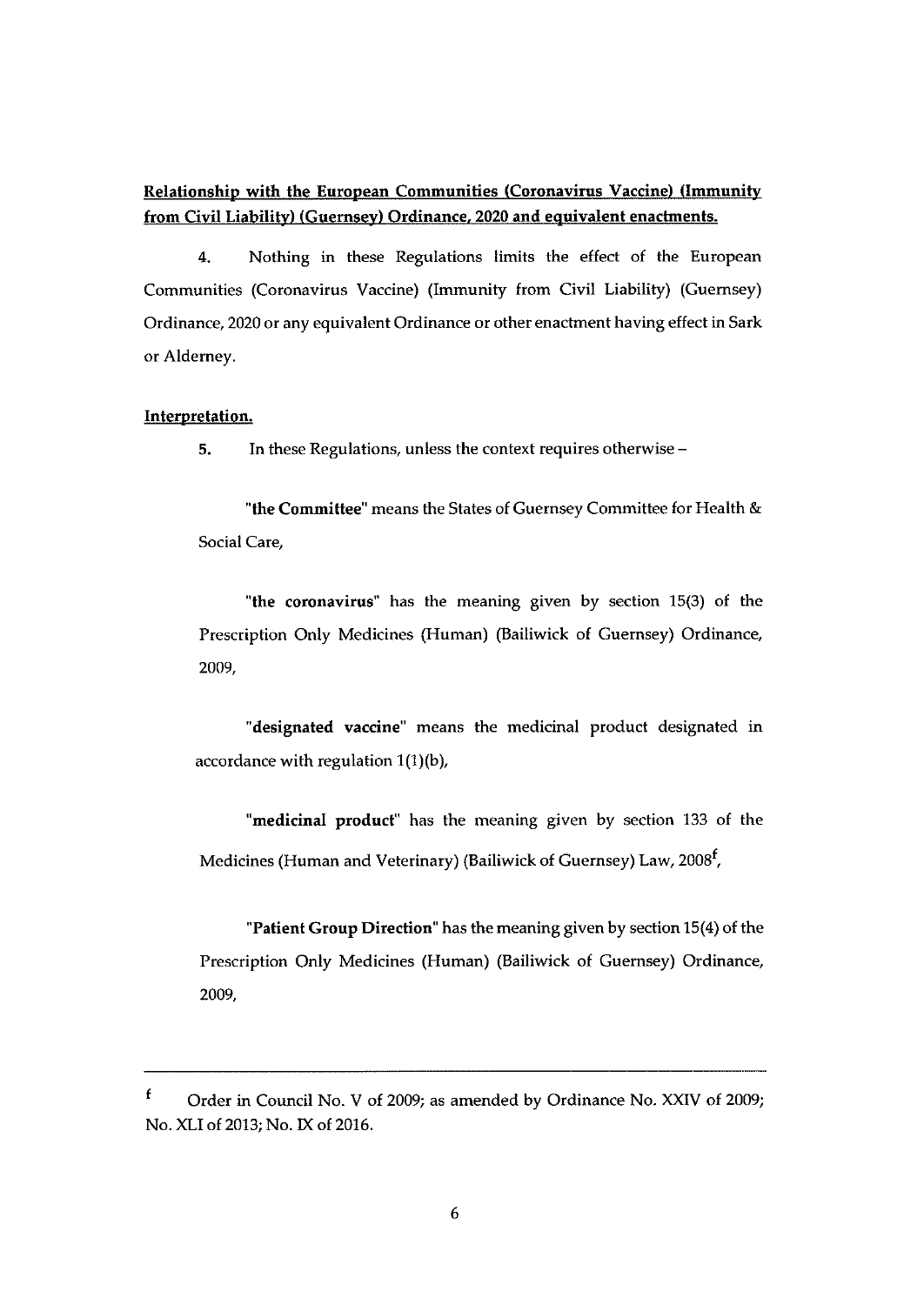"personal injury" includes any disease and any impairment of a person's physical or mental condition,

"protocol" means any protocol for the sale, supply or administration of the designated vaccine approved under or for the purposes of section 15A of the Prescription Only Medicines (Human) (Bailiwick of Guernsey) Ordinance, 2009,

"relevant medicinal product" means the medicinal product sold, supplied or (as the case may be) administered in accordance with regulation 1(1)(c), and

#### "responsible person" —

- (a) means the person
	- (i) by or on whose behalf the relevant medicinal product was sold, supplied or (as the case may be) administered in circumstances falling within regulation  $1(1)(c)$ , or
	- (ii) who made the arrangements under which the relevant medicinal product was sold, supplied or (as the case may be) administered in circumstances falling within regulation 1(1)(c), and
- (b) for the avoidance of doubt, includes (but is not limited  $to$ ) –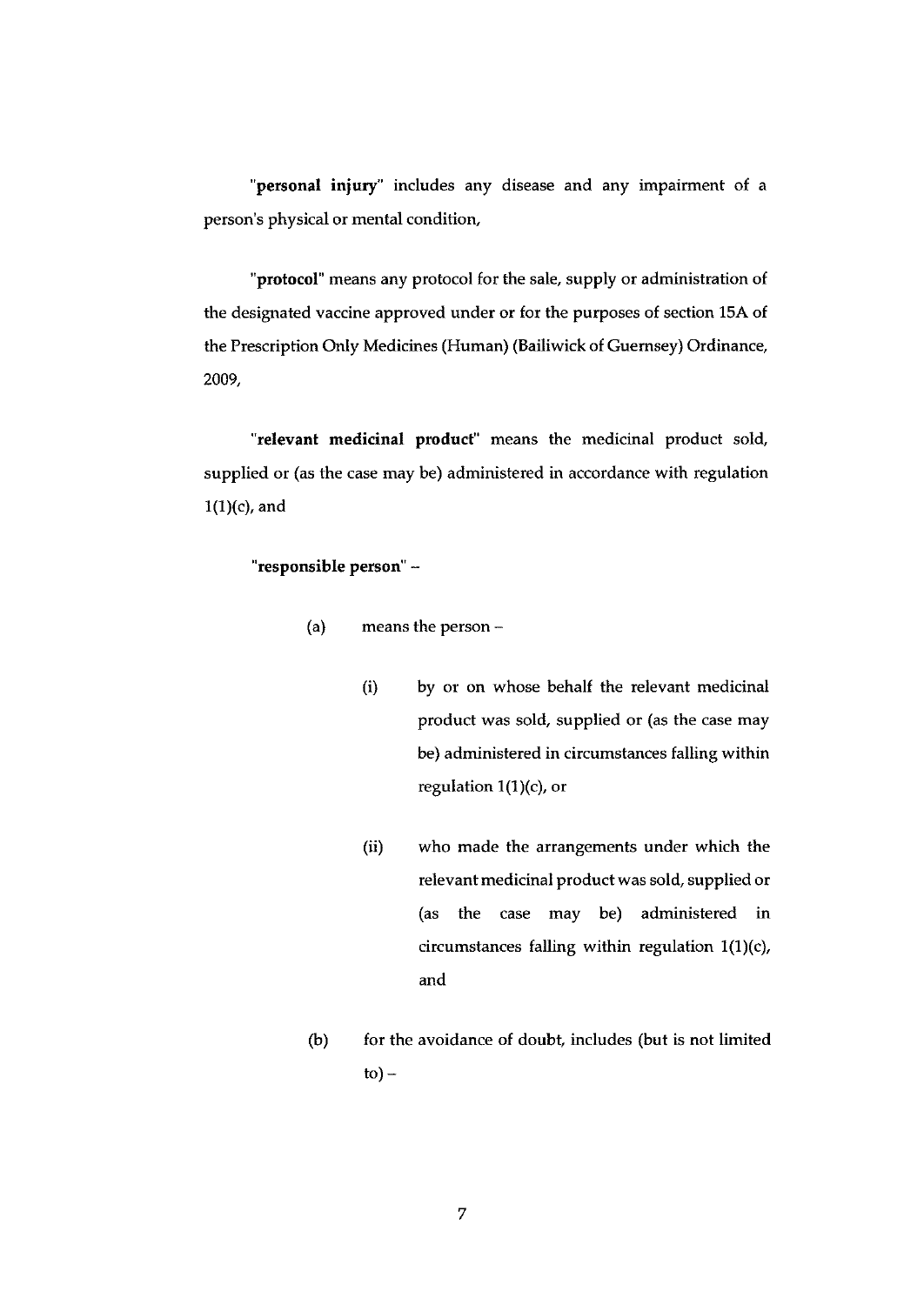#### (i) the States of Guernsey, and

(ii) the Committee.

#### Revocation.

6. The Emergency Powers (Coronavirus) (Vaccine) (Limitation of Liability) (No. 8) (Bailiwick of Guernsey) Regulations, 2021<sup>8</sup> are revoked.

#### Extent.

7. These Regulations apply throughout the Bailiwick of Guernsey.

#### Citation.

8. These Regulations may be cited as the Emergency Powers (Coronavirus) (Vaccine) (Limitation of Liability) (No. 9) (Bailiwick of Guernsey) Regulations, 2021.

#### **Commencement**

9. These Regulations shall come into force on the 13<sup>th</sup> August, 2021.

Dated this 12<sup>th</sup> day of August, 2021

8 Februare

P.T.R. FERBRACHE Chairman of the Civil Contingencies Authority For and on behalf of the Authority

<sup>g</sup> G.S.I. No.79 of 2021.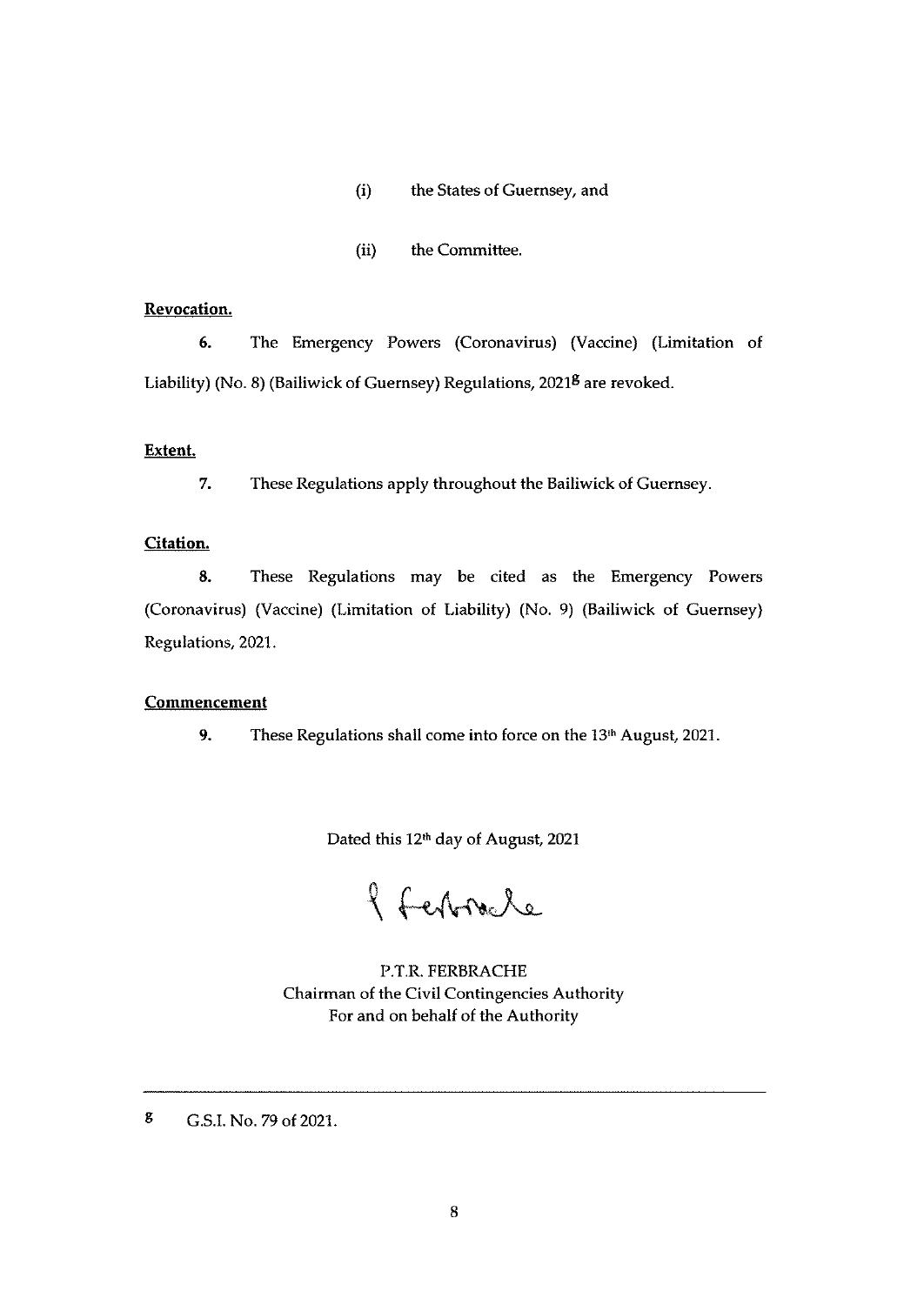## EXPLANATORY NOTE (This note is not part of the Regulations)

These Regulations are emergency regulations made by the Civil Contingencies Authority under Part 3 of the Civil Contingencies (Bailiwick of Guernsey) Law, 2012 ('the Law"). They are made on the occurrence of an emergency, within the meaning of the Law, in the Bailiwick, arising from the urgent need to prevent, control or mitigate the spread of the virus Severe Acute Respiratory Syndrome Coronavirus <sup>2</sup> and the disease caused thereby, COVID-19 (referred to together in these regulations as coronavirus). They are prefaced with a statement by the Civil Contingencies Authority, as required by section 12(2) of the Law. COVID-19 was made a notifiable disease for the purposes of the Public Health Ordinance, 1936 on 10th February 2020.

These Regulations apply where a vaccine against the coronavirus has been temporarily authorised under the UK's Human Medicines Regulations, 2012 and designated under regulations made under the Prescription Only Medicines (Human) (Bailiwick of Guernsey) Ordinance, 2009, and the vaccine is sold, supplied or administered in accordance with a Patient Group Direction or protocol approved or consented to by the States of Guernsey Committee for Health & Social Care. They only apply to a vaccine administered on or after the 15th December, 2020 (the date on which the Emergency Powers (Coronavirus) (Vaccine) (Limitation of Liability) (Bailiwick of Guernsey) Regulations, 2020 came into force) and before the vaccine receives either a UK marketing authorisation or a European Medicines Agency marketing authorisation for administration in the circumstances concerned.

Where these Regulations apply they will limit the aggregate amount of damages and costs that may be awarded by any court in respect of death or personal injury suffered by any one person receiving the vaccine administered in accordance with the Patient Group Direction or protocol.

These Regulations revoke (and replace) the Emergency Powers (Coronavirus) (Vaccine) (Limitation of Liability) (No. 8) (Bailiwick of Guernsey) Regulations, 2021.

These Regulations will come into force on the 13<sup>th</sup> August, 2021 and shall have temporary effect only in accordance with the provisions of section 16 (duration and scrutiny of emergency regulations) of the Law.